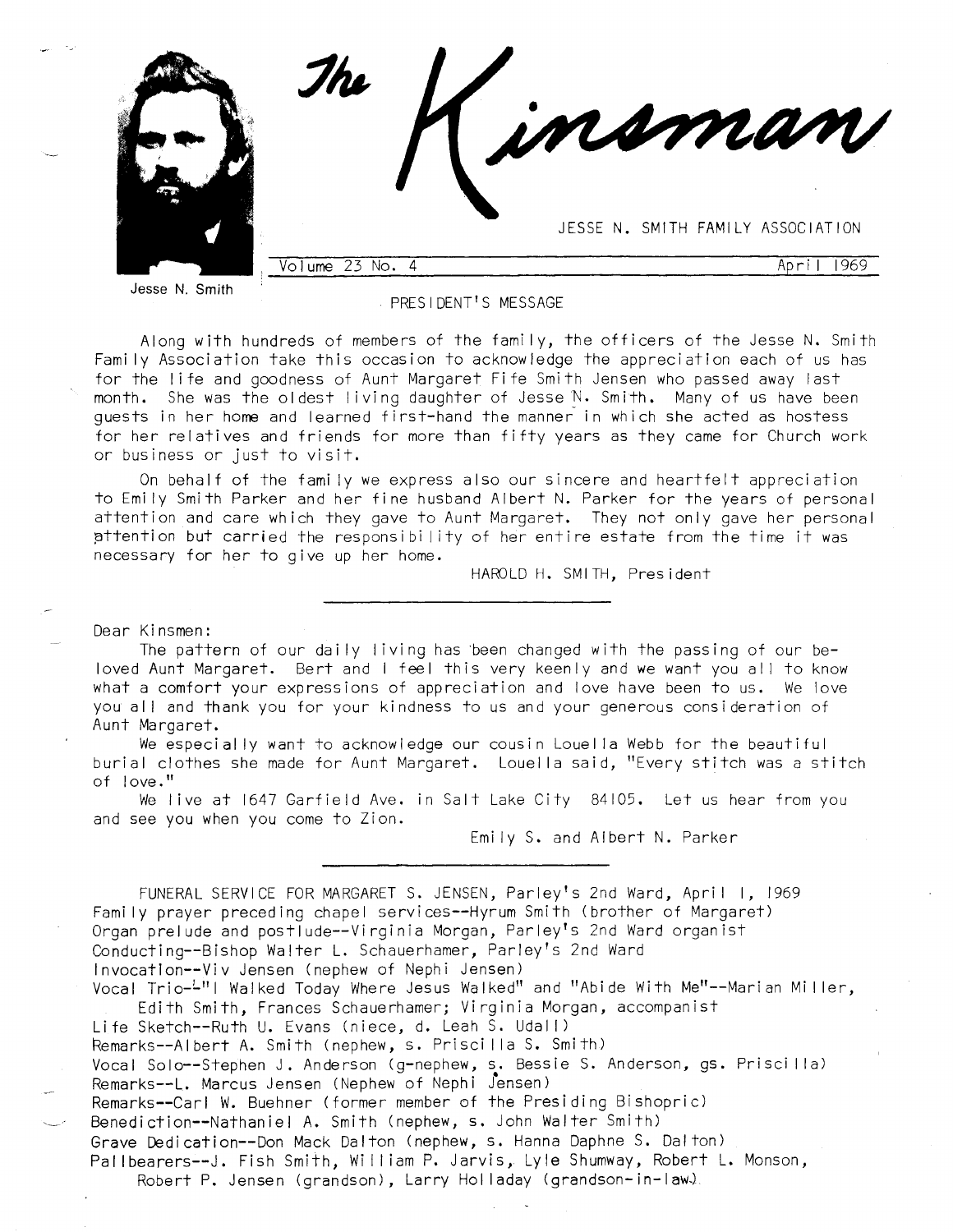JESSE N. SMITH FAMILY ASSOCIATION OFFICERS & ASSISTANTS, 1969

President--Harold H. Smith (s. Samuel F.) 26 N. Main St., Heber, Utah 84032 lst Vice Pres. (Emma W.)--N. A. Smifh, 295 | Loran Hts. Dr., Salt Lake City, Ut. <sup>84109</sup> 2nd Vice Pres. (Margaret W. )--J. Fish Smifh, 603 Aloha Rd., Salt Lake City, Ut. <sup>84103</sup> Jrd Vice Pres. (Janet J.)--Jesse R. Bushman,2015 N, Oak Lane, Provo, Utah <sup>84601</sup> 4th Vice Pres. (Augusta O.)--Robert C. Roqers,533 E. 550 So., Orem, Ufah <sup>84051</sup> 5th Vice Pres. (Emma L.)--H. Smith Broadbent, | 147 Aspen Ave., Provo, Utah <sup>84601</sup> Genealogist--Myrtle S. Blocker (d. Jesse N.) 504 S. Forest, Mesa, Ariz. 85201 Executive Secretary--Robert J. Smith (s. Samuel F.) 2465 N. 820 E., Provo, Ut. 84601 Treasurer--M. W. Smith (s. Jesse N. Jr.) 504 N. 4th E., Provo, Ufah <sup>84601</sup> Kinsman Editor--Oliver R. Smith (s. Hyrum) 970 N. 12th E., Provo, Utah 84601

# TRIBUTE TO JESSE N. SMITH FROM PRES. HEBER J. GRANT (Photocopy on pages 3 and 4)

Through the courtesy of Maria S. El lsworth we are happy to reproduce the first and last pages of a handwritten a nine-page letter from Heber J. Grant to the Smith fami ly after the death of Jesse N. Smith on June 5, 1906. The writer, who later became the sixth president of the Church, was then a member of the Council of the Twelve and president of the European Mission. The text of the entire letter, which appears also at the end of fhe publ ished Journal of Jesse N. Smith, fol lows:

Liverpool, England, August 14/06<br>' To the family of the late President Jesse N. Smith, Snowflake, Ariz. My Dear Friends,

ln the death of your husband and father I feel that not only have you been cal led upon to mourn the loss of one dear to you, but his death was a loss to the Church and there are very many men who counted him as one of their near and dear friends, and among this host of friends I counted myself. From the first time I came to his home in Arizona, now over twenty-three years ago, I have loved and respected him and I<br>have enjoved his company whenever opportunity was given me to visit with him. I have enjoyed his company whenever opportunity was given me to visit with him. recall that on my first trip to Snowflake in company with the late Apostle Brigham Young Jr. fhat Prest. Jesse N. Smith traveled with us in visiting a number of the settlements in his Stake and Lot Smith's, and I recall that many and many an hour in travel ing around where the roads were poor and very sandy that we would walk and visit together, especially when we were in the Navajo Reservation.

My affections and confidence went out to him upon my first acquaintance and I respected him for his devotion to the Cause of Truth and also for the wonderful store of knowledge which he had. He had forgotten more, it seemed to me, than I could hope to learn. There are some men whom it seems we have known and loved all our lives from fhe first time we meet them, and in my acquaintance with your husband I always felt this way.

I cannot feel to mourn when a good and great man who has lived a pure, noble and useful life is called home to an eternity of joy, but I do mourn at the separation and it is sad fo think that no more in this life am I io have the pleasure of meeting Bro. Jesse N. I had hoped soon after my return to pay a visit to Arizona and Mexico. I have always been more or less partial to the good people of that section.

Never am I so truly and sincerely fhankful for the Gospel of Jesus Christ as when death calls one of my loved ones from me, and I am able to realize that the separation is not for long and that in case I am faithful that there is an eternity of joy in store for me and my loved ones.

I am sure the life's labor of Prest. Jesse N. Smith will be a source of the keenest satisfaction to contemplate and that it must of a necessity be a great source of comfort to you now that you have been called upon fo separate until the great eternity which is to come. I know you, one and all, will go to our Father in heaven for comfort in the hour of your affl iction and from my own experience when death has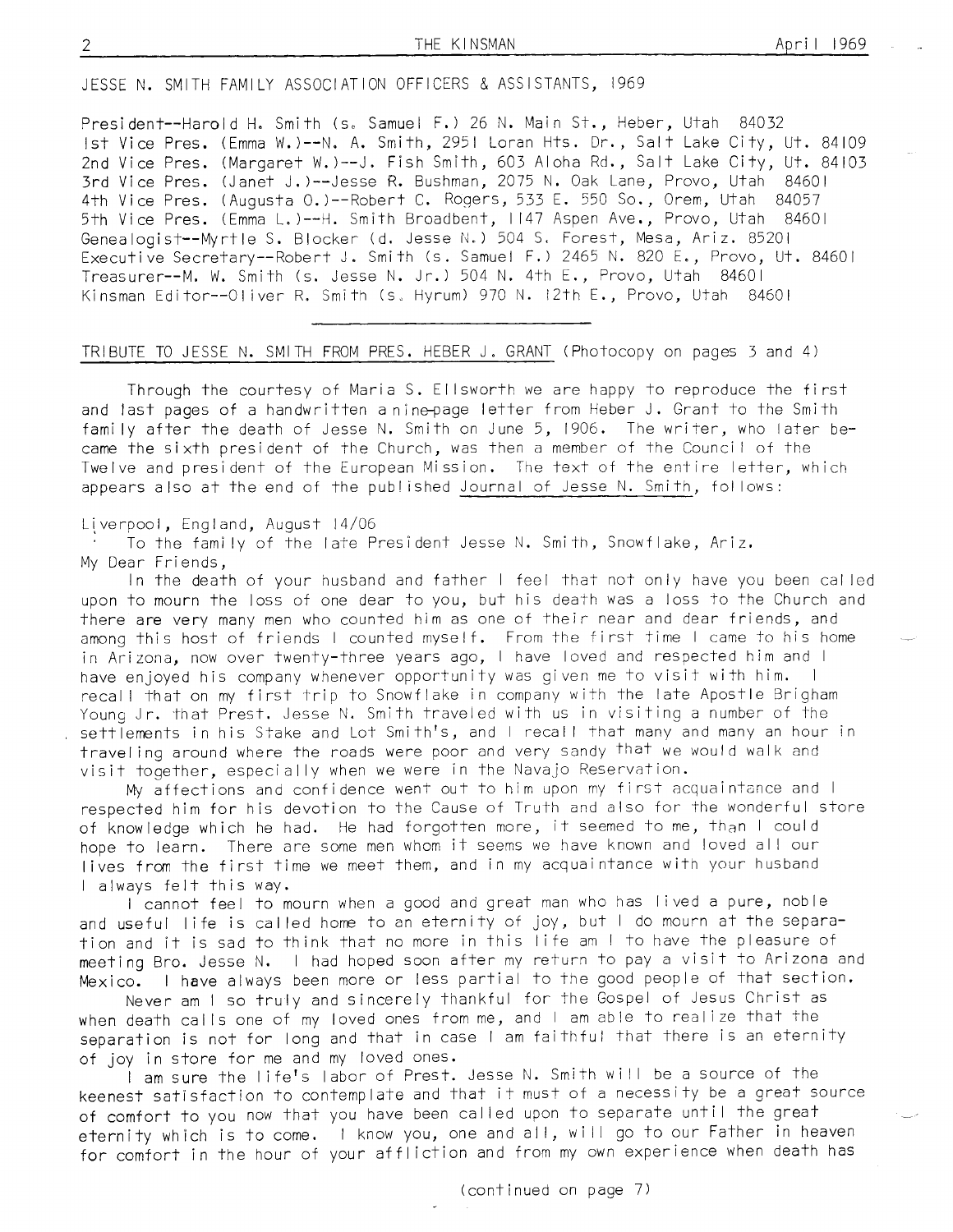THE KINSMAN April 1969 (Liverpool Lingland) Résident fuel h Juristo, O Bustraile Cathy. Tuesbard public full Cleat not only pare you been called report to monday lose oppere deux la you tuto his death coola lossto the Church there are using many men who counted him and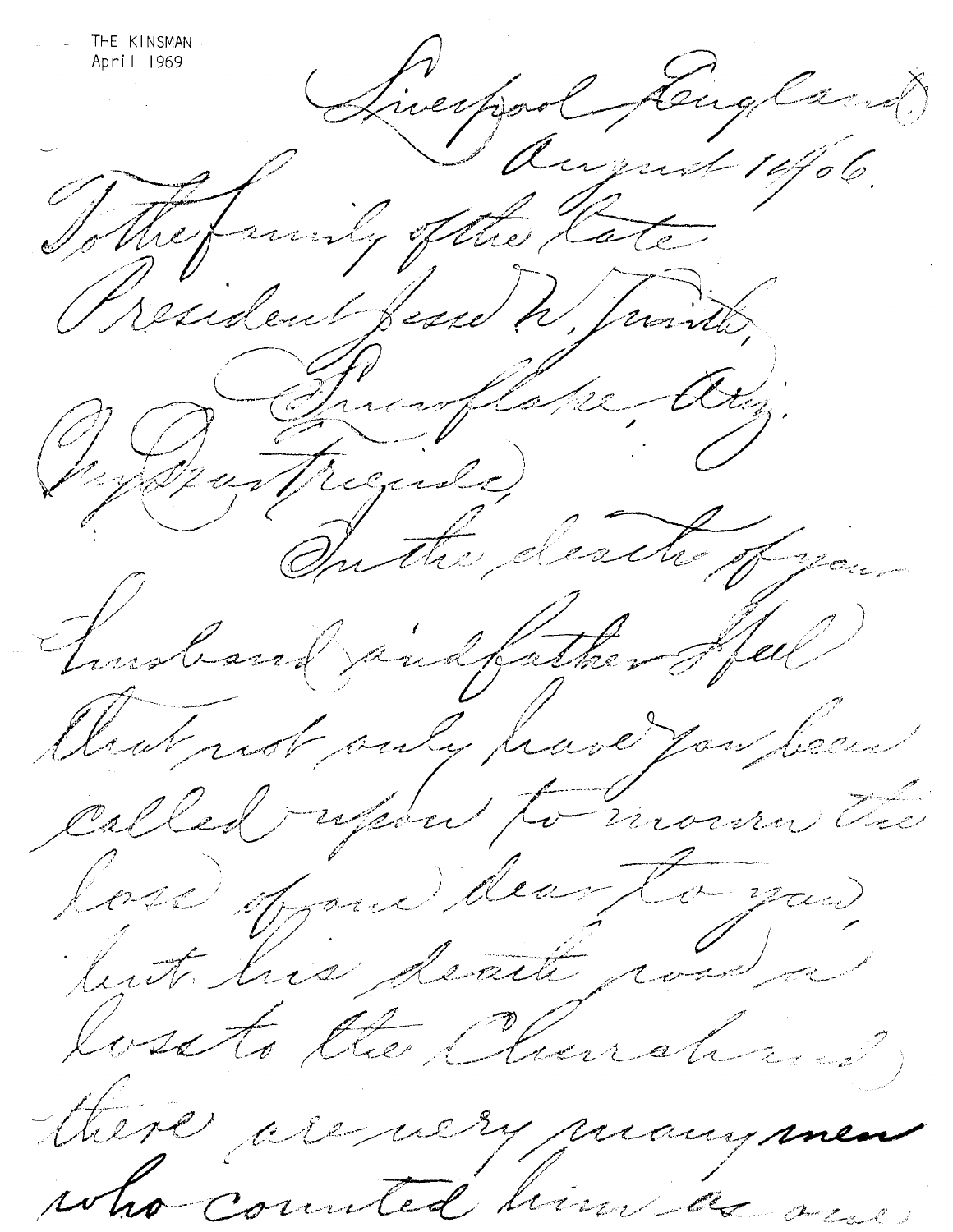Henou of un ones life whose you can better follow often than your deur de faste de fatter, Repair firaging the best Clidenige of the Rock to atter drow, and coita, love for one and all Jyou, Jain, Lour effectionale brother Rebec Jetant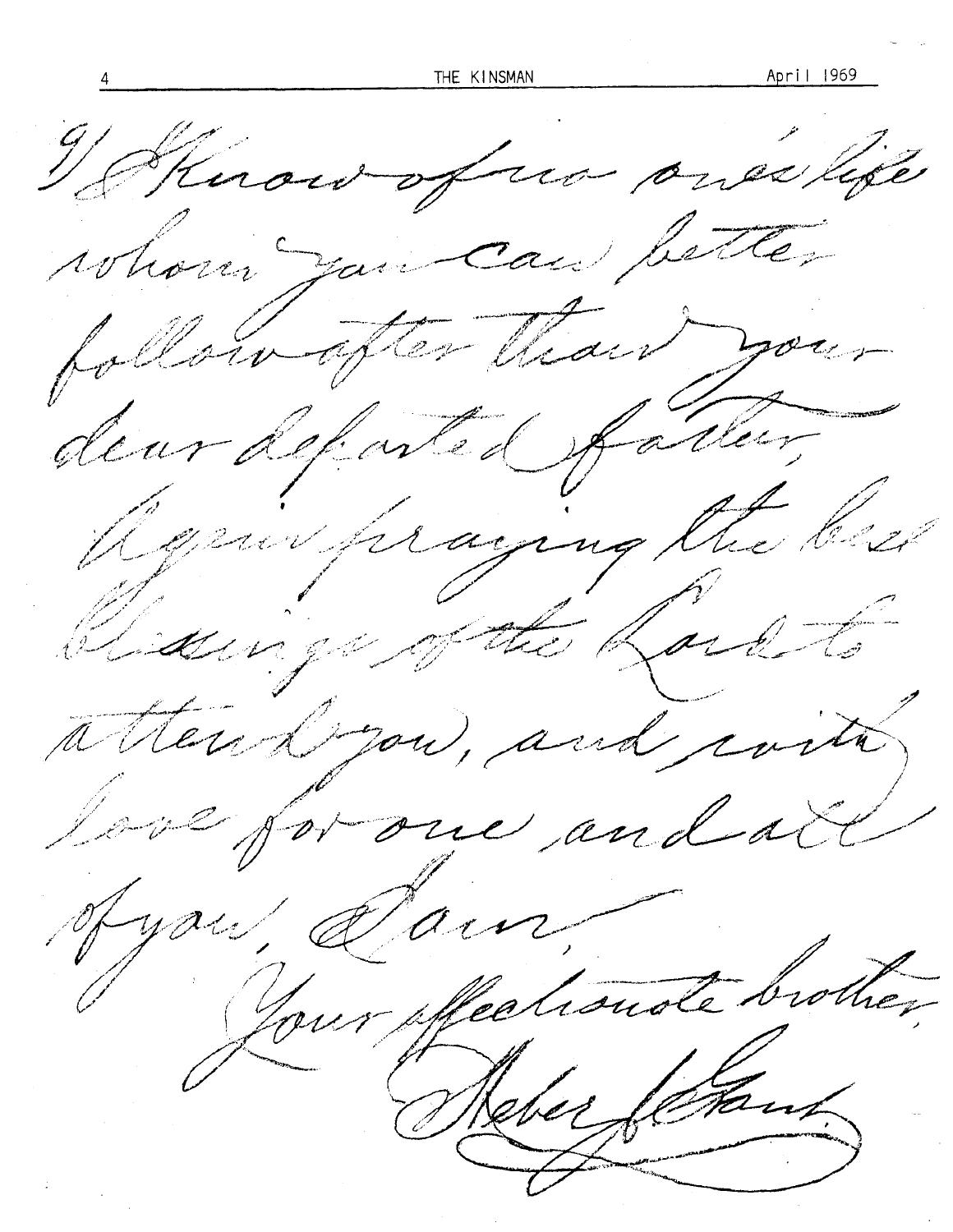TRIBUTE TO MARGARET FIFE SMITH JENSEN

By Ruth Udall Evans, a niece

(Given in Salt Lake City April 1 at the funeral of Margaret S. Jensen who died March 28, 1969, aged 86)

It is a great responsibility to attempt to do justice to the life's accomplishments of this great and noble woman, our beloved Aunt Margaret. I pray that I may be able to express adequately some of the inner feelings of my heart.

Her poet husband. Nephi Jensen, wrote this of life: Struggling, toiling, striving; bearing stress and strife,

Always upward climbing--this is the zest of life. Playing, laughing, jesting; merry as a fife, Dismal gloom arresting--this is the thrill of life. Singing, cheering smiling; for miles 'n miles of life; Never drooping or pining--this is the wine of life. Serving, helping, giving; with a glad spirit rife, As long as you are living, this is the joy of life.



MARGARET SMITH JENSEN

If he were thinking of a specific person when he wrote these lines, it must have been his loyal, dedicated wife, Margaret, for she had a zest for life and lived it to the fullest. She was always serving, helping, and giving--but never drooping or pining. She could be classed with Abou Ben Adhem as one who loved her fellowman.

When I called our cousin Julia Fish to tell her of Aunt Margaret's passing last Friday, she said: "She was such a perfect lady and a perfect hostess. She was loved by everyone and had such a multitude of friends."

A signal honor came to me five years ago this month when my cousin, Emily Parker, invited me to come to Salt Lake to help pay tribute to Aunt Margaret for her 67 years of service in the Relief Society. With my mother's help I gleaned some of the highlights of her life and presented them to the Relief Society sisters in the Parley's 3rd Ward. I would like to recite some of her many accomplishments.

Margaret Fife Smith Jensen (named Fife for her maternal grandmother's maiden name) was born Sept. 6, 1882 in Snowflake, Ariz., the ninth daughter of Jesse N. and Janet Mauretta Johnson Smith. Her father was of devout Puritan stock and a cousin of the Prophet Joseph Smith. Her mother's blood strain was a blending of sturdy Scottish and Yankee stock, and her grandfather, Joel Hill Johnson, was one of the early poets and songwriters in the Church whose works included "High on a Mountain Top." Her great-grandfathers on both the Smith and Johnson sides fought in the American Revolutionary War.

Margaret's early life was spent in Snowflake, where her parents had been called to go from Parowan to colonize. She attended the public school, the high school, and the Snowflake Stake Academy. She later studied an extension course from the University of Utah.

Being from a large family of 13 (12 girls and one brother, Elias) she learned the responsibilities of house cleaning and dishwashing at an early age. Through this early training she became adept at crocheting, knitting, sewing, and embroidering throughout her life. Her father had five families to provide for, including 44 children, so all of them shared in the farm work such as tromping hay, shocking wheat, hoing weeds, husking corn, planting potatoes, and then digging them in the (continued on next page)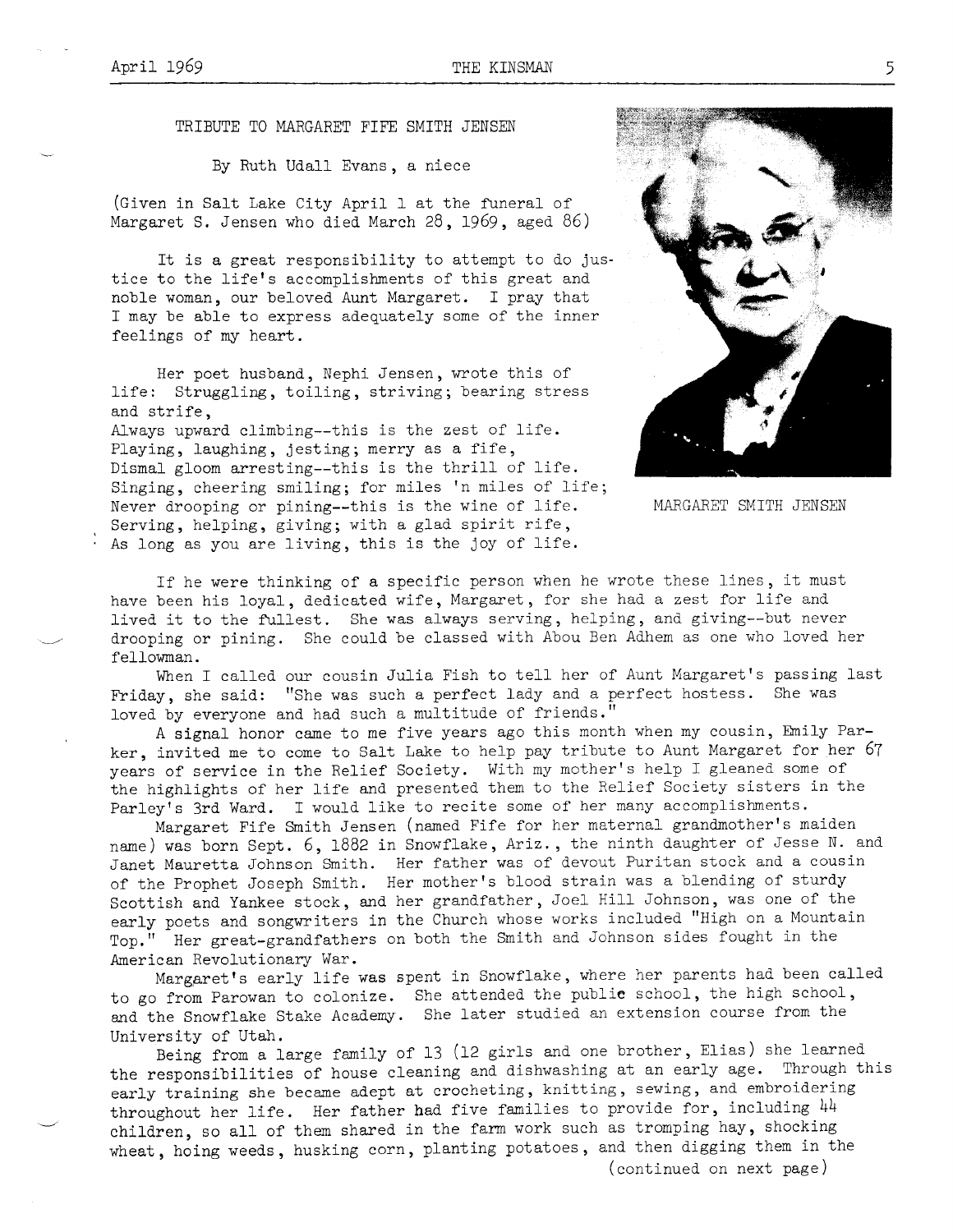fall. It became a standing joke at school that when the Smith kids were out digging potatoes it would leave quite a number of vacant seats in the school- room. They would be given an excuse slip to submit, and one year their father just wrote "Dig-<br>ging potatoes" on the back of each slip and signed his name.

In 1901 a tall, handsome Danishman by the name of Nephi Jensen came to Snowflake to be principal of School District No. 8. I have heard that when he was making his finst speech in chunch he suddenly had heart palpitation when in the audience he saw a beautiful girl--Margaret--and said to himself: "Some day she will be my wife!" He loved Margaret dearly and was an ardent suitor. It was a wonderful, yet sad occasion for the Smiths when she married Nephi on April 9, 1902, in the Salt Lake Temple and moved so far away to Utah.

The early recollections of Aunt Margaret by my mother (Leah S. Udall) are these: "Maggie always showed a protective love for her younger sisters and brother--Ruth, Esther, Elias, and me. She was a beautiful and sweet young lady--a general favorite with everyone who knew her. She possessed charm and poise and was a good conversationalist, displaying a good sense of humor. Yet she was modest by nature. She was a dutiful daughter to her parents, a sweet sister, a kind friend, a loving wife, a rtood mother to Paul, and a faithful Latter-day Saint. She is truly one of God's choicest daughters."

To sum up her many years of service to the Church we may begin with the Relief Society where she served 67 years (from 1897 to 1964). When 15 years old she began as assistant stake secretary in Snowflake, and later was stake board member at various intervals and Relief Society president in two missions. She was a ward lesson leader in literature, social science, and theology, and a visiting teacher 63 years. In the Primary Assn. she was a teacher in the Forest Dale Ward, working mainly with the Trail Builders, a member of several stake boards, and was lst counselor and then president of Granite Stake Primary in Salt Lake for 20 years, 1928-48. In the MIA she was a Beehive Leader, Gleanen teachen, and ward YWMIA president in the Lincoln Ward. In the Sunday School she taught a class in Snowflake before marriage, and in Hunter, Utah, for two years after marriage.

In I9O7 she joined her husband in doing missionary work in the office of the Southern States Mission at Chattanooga, Tenn., and served as Relief Society president of the mission. In 1919 she and her husband were called on another mission, this time to preside over the newly-formed Canadian Mission with headquarters at Toronto. Here she served four years as mission Relief Society president. In the September 1966 Kinsman Margaret related how her testimony of the gospel was increased through the experiences encountered when a wave of anti-Mormon agitation swept over that part of the country. Although Margaret didn't bear any children of her own, she mothered hundreds of missionaries and many brothens, sisters, nieces, nephews, and others.

I would like to mention the love she showed for her adopted son Paul, his wife Lila, and their two children, Marlene and Robert and their babies. I've known of doting grandmothers in my life, but none that equalled Margaret's affection for Marley and Bobby. Paul died in 1962.

Through all her adult life, Margaret was a member of the Yesharah Club of returned lady missionaries, and the Daughters of Utah Pioneers, in which she was a vice-captain two years. She served in Parent-Teacher Assns. as Paul was growing up, as well as doing her part in civic circles.

During the last eight months of her residence at the "wayside inn" at 738 E. 21st South, Margaret kept a record of those who came to see her and Nephi. She entertained 224 visitors, served 186 meals, and bedded down 52 who came to spend the night. This was typical of the Jensens' hospitality through their years in Salt Lake City. In 1950 they moved to 2147 Kensington Ave. and later to 2173 S. 17th East. Uncle Nephi died in 1955.

Someone has said, "Memory is a form of immortality, because those we love never die. Their influence is with us always." Aunt Margaret will continue to walk and talk with us through our countless memories of her. Those dark eyes will always sparkle and her influence will always be felt in our lives. These are treasured days that we have lived--dear days that fate can neither steal nor borrow, with a hoarded ( continued on page <sup>7</sup>)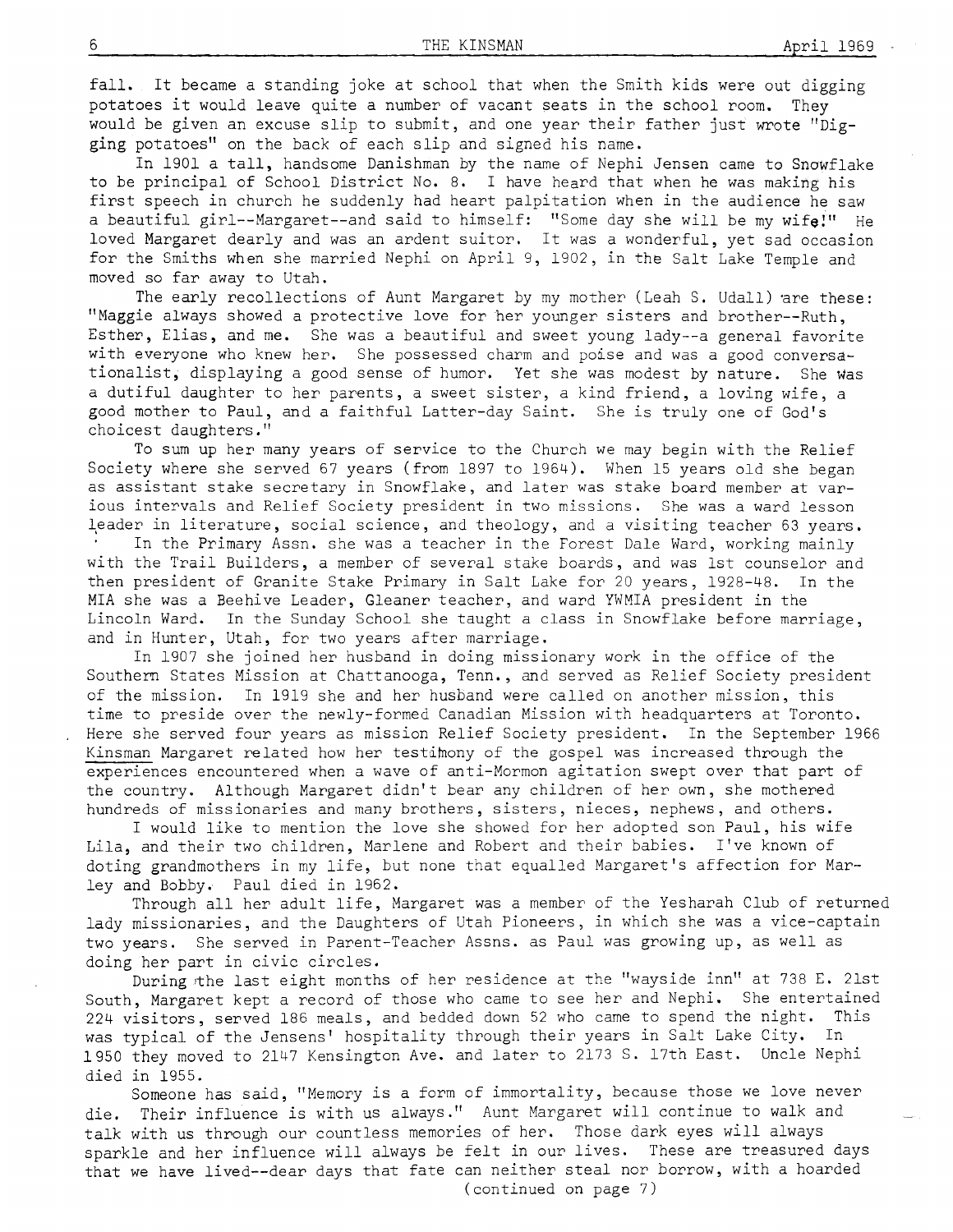TRIBUTE FROM HEBER J. GRANT (continued <sup>f</sup>rom page <sup>2</sup>)

come to my home, I am assured that you will not go in vain. That God will comfort and bless you one and all is the sincere and earnest desire of my heart. I say to all of Bro. Jesse N.'s posterity, live as he has done and you are sure of an eternal<br>reward and also a life of peace and contentment while you remain on earth.

I know of no one's life whom you can better follow after than your dear departed father. Again praying the best blessings of the Lord to attend you, and with love for one and all of you, I am,

Your affectionate brother, HEBER J. GRANT

### FAMILY OFFICERS<sup>'</sup> MEETING

At a meeting in Provo on April 7 President Harold H. Smith reported to the<br>officers of the Jesse N. Smith Family Association that Gov. Calvin L. Rampton of Utah had returned to the fami ly the deed fo the Parowan memorial home. He expressed regret that the state could nof at this time accept it as part of the state parks system.

Authorization was made to pay the registration fee for fwo representatives of the fami ly to attend the World Conference on Records and Genealoqv to be held next August in Salt Lake City.

Nathaniel Aikens Smith, first vice president, and M. W. Smith, treasurer, were ?Ppoinfed to proceed with selection of a chairman to head a new fami ly branch organi- zafion in the San Francisco Bay area. This would bring fo nine the number of regional groups, the others being: Phoenix, Snowflake, and St. Johns, Ariz.; Los Angeles and San Diego, Calif.; BYU Campus, Provo, and Salt Lake City, Utah.

(On April 28 Harold H. Smith, M. W. Smith, and vice president Robert C. Rogers made a trip to Parowan to check on the condition of the memorial home and to arrange for its care during the coming season.)

TRIBUTE TO MARGARET F. SMITH JENSEN (continued from page 6)

wealth of blessed memories to strengthen us as we go forfh. God help us to so order our lives so we may one day be able to associate again with this great and noble 'woman, our be loved Aunt Margaret Jensen.

## PLEASE SEND IN YOUR FAMILY GROUP SHEETS NOW!

If you've not done so already, please send to M. W. Smith at 504 N. 4th East, Provo, 84601 an up-to-date family group sheet. This should show all new changes and additions since the last published compilation in 1953. We need to record all items of births, marriages, deaths, ordinances, etc.

lf you have married chi ldren, please see that they send in separate Fami ly Group Sheets for their own families.

Special thanks are due to the Joseph W. Smith families who have already sent in a complete compilation of his descendants ready for publication! The rest of us should get busy and do our parts, too.

THE PIONEER MULBERRY TREE

by Lorana Smith Broadbent, daughter of Jesse N. Smith and Emma Larson

For many years a mulberry free has stood guard by the homes of Jesse N. Smith on the corner of Smith Avenue and Hulet Street in Snowflake, Ariz. This grand old (continued on page 8)

 $7\overline{ }$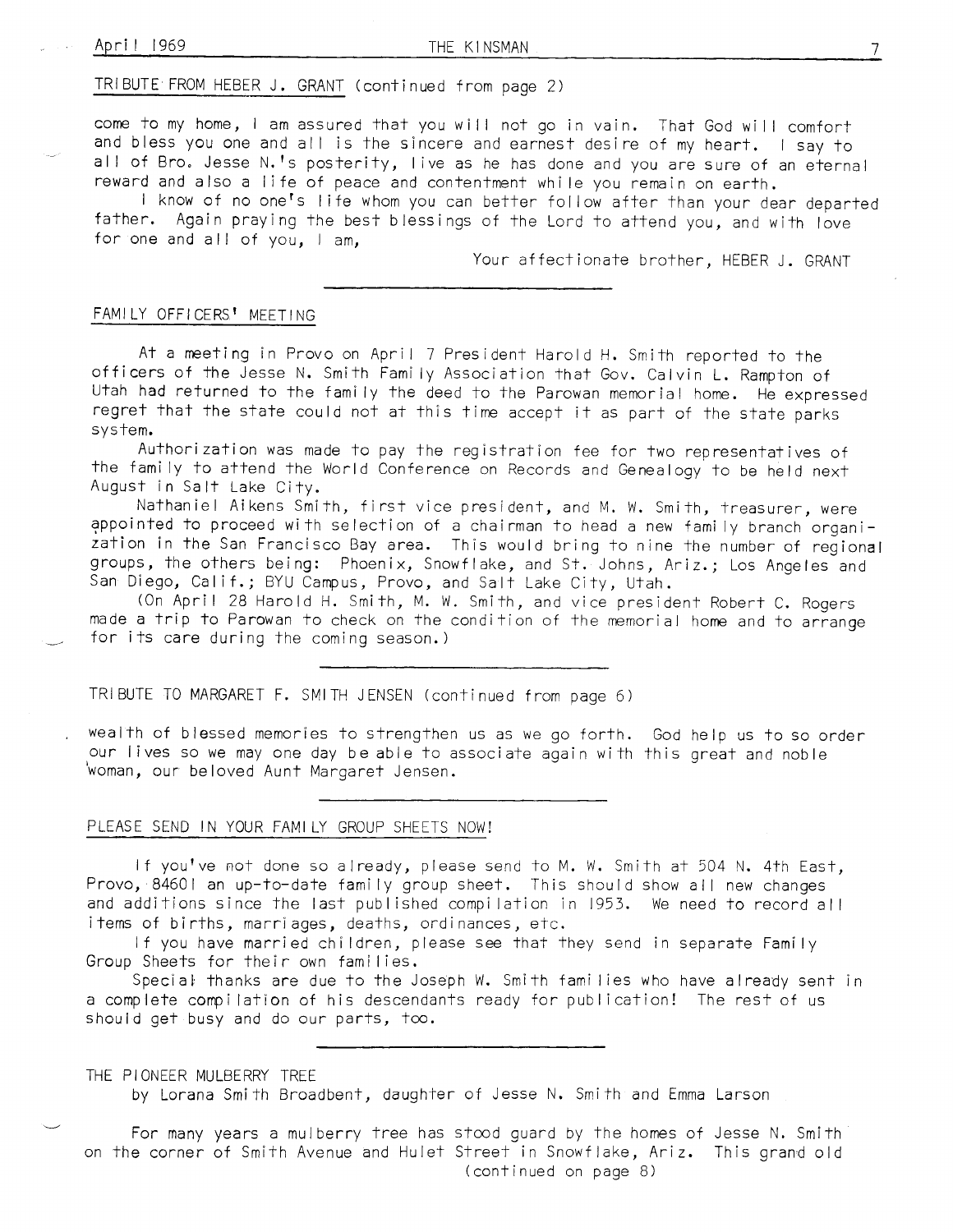tree was planted in the early years by our pioneer parents when they began to build<br>homes and plant trees and gardens in the new settlement of Snowflake, probably around 1880. Before what later became the "Memorial Home" was built on the lot (about 1906-1907) a fine log house had been erected near the corner. This was the first home of<br>Aunt Emma West Smith (father's first wife) after leaving her home in Parowan, Utah.<br>It later became the home of the family of Aunt Em (Emm a member.

My brother Hyrum and I both have memories of the mulberry tree as a young tree-somewhat larger than a sapling and yet not strong enough for children to climb. It grew in a V-shape with two main trunks. When it grew big enough, children would climb up the tree by leaning against one trunk and walking up the other side until reaching<br>the first branches of the limbs. It became a great, friendly shade tree, spreading<br>its long arms across the sidewalk and lawn on the eas

neath the tree it was a rendezvous for the Smiths and neighborhood children to play.<br>In autumn it did not lose its leaves gradually, but when November came with<br>heavy frosts the leaves would all fall in 24 hours, leaving a which covered yard and sidewalk, and children waded through enjoying the sound of the crisp, crunching leaves. Birds nested in the high branches and sang and feasted on<br>the ripe mulberries in summer.

Recently the gentlemen of the Snowflake Lions Club who look after the safety and beauty of the community wherever they reside came and as a courtesy offered to assist again the Daughters of Utah Pioneers ladies in caring for the mulberry tree, which had had two large limbs previously break off in a storm. Its large limbs could no longer withstand the storm and winds. A tree specialist examined the tree and discovered that the heart of the tree was beginning to decay, which would cause<br>it sooner or later to die. Since the three was several feet higher than the house<br>roof and might break and fall, causing damage, consent t was obtained from fhe remaining fami ly members and from the D.U.P. Snowflake Camp which has custody of the Memorial Home and grounds.

0n March 29, 1969 the Lions Club came with trucks, power saws, eguipment, and nen to remove the grand old tree. Mr. Kubiac, president of the club who is an expert on felling trees, was overseer and in a few hours had taken down the dear old pioneer tree. The afternoon before the tree was taken, the D.U.P. met with Capt. Leone K. Decker in charge and had memorial service in observance of losing the old Iandmark. The group stood by the tree and had photographs taken, then a song was sung. A prayer was offered by ex-chaplain B. Ballard. The poem, "Trees," was read by LaVerne R. Crandall, vice chairman of the D.U.P.

So, like the former residents of the old homes, the pioneer tree is now gone, but ifs many memories I ive on'.

TREES

I think that I shall never see a poem lovely as a tree, A tree whose hungry mouth is pressed against the earth's sweet-flowing breast; A tree that, looks at God all day, and lifts her leafy arms to pray; A tree that may in summer wear a nest of robins in her hair; Upon whose bosom snow has lain, who intimately I ives with rain. Poems are made by fools like me, but only God can make a tree. --Joyce Ki I mer

#### KINSMEN GATHER IN PROVO

More than one hundred fami ly members met at the Brigham Young University Alumni House on the evening of April 7 in the semi-annual gathering of Jesse N. Smith (continued on oaqe 9)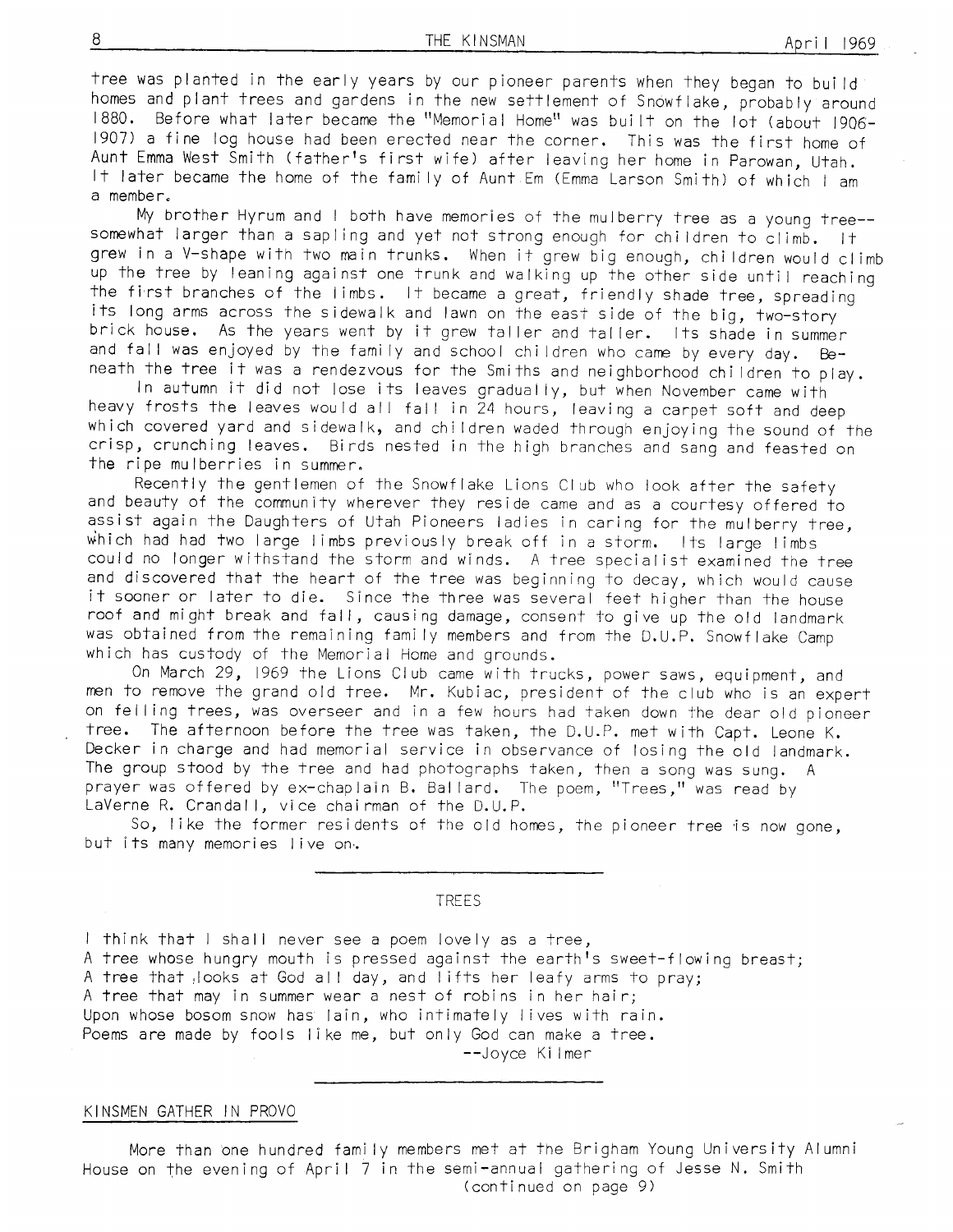descendants living in the Provo area and those attending BYU. The session was conducted by L. Flake Rogers, president of East Provo Stake and president of the Provo JNS group. He is a son of S. Lorenzo Rogers.

The student group was headed by Clarence E. Bushman (s. Garland F. Bushman, gs. Anna Smith), who is a graduate student in music at BYU.

Highlights of the program were remarks by Hyrum Smith of Salt Lake City and Lorana<sup>6</sup>S. Broadbent, Snowflake, two of the seven remaining sons and daughters of Jesse N. Smith, and by Harold H. Smith. Erna Rogers Holdaway (d. S. Lorenzo Rogers) sang vocal solos, and a flute trio was presented by Shirley, LaRae, and Jeanine Smith<br>(d. Robert J., gd. Samuel F. Smith), accompanied by their mother Lola. A Finnish song was taught to the entire group by Clarence Smith and his wife Leena.

Attendance recorded for the five fami ly groups was Emma W., 25; Margaret, 15; Janet, 20; Augusta, 18, Emma L., 23.

# MORE NEWS FROM UTAH AND ELSEWHERE by Virginia B. Peterson, West Jordan

Good reports have reached West Jordan of the family of Wilbur Hiatt and his wife Ara Jean (d. Sadie H. Avery of Provo), who live in Mt. Airy, N. C. Wi lbur Cluff, formerly of West Jordan, works in the same business with Ara Jean's husband, who serves as bishop there. The Hiatts have a new baby, their ninth.

Robert M. Smith (s. Marvin, gs. Hyrum) is a talented pianist and performed recently in a fund-raising variety show in a number of stakes in the Salt Lake area. Star of the show was the famous "Lone Ranger," who joined the local performers in<br>presenting high-class entertainment with a patriotic theme.

presenting high-class entertainment with a patriotic theme.<br>' Robert's brother Stewart has just returned to Salt Lake City from an adventure-<br>some plane and auto trip which included stops in New York, London, Vienna, Is and Hong Kong. He is studying Hungarian with an Army reserve language unit in Salt Lake, and expects a call to basic training soon.

Owen and Lois Benson Goodrich (d. Rachel S. Benson) are grandparents of twin boys, Lyle and Kyle, born to Ralph and Geniel Lemon Goodrich. The fwins boosted fheir total to l4 grandchildren.

Steven Jesse Smith (s. Don H., gs. Hyrum) has been called to serve in the South Texas (Spanish language) Mission, and is now in the language training program at BYU. A sister, Rosie, is in the CentraI Anerican Mission.

The Church News recently had a feature story on David Smith of Willcox, Ariz., who "has graduated from Primary with a perfect attendance for nine years. In fact, he has been attending Primary with his mother since he was two weeks old and actual ly has missed only one time in 12 years. He graduated as a 2nd class Scout and has completed all his memorization work for his first certificate of achievement in Aaronic Priesthood."

David is a son of Iva Heward (d. Eunice Matilda Decker, gd. Zechariah Nathaniel Decker) and Thelmer Smith (not related to Jesse N.). Thelmer met Iva at Arizona Teachers College (Flagstaff) and became a convert to the Church. They visited the John Petersons in West Jordan after a visit fo Conference.

TEMPE--Dr" Lehi T. Smith, associate professor of mathematics at Arizona State University, was elected a director of the Nat. Council of Teachers of Mathematics at its annual convention this month in Minneapolis. (He is a son of George A. Smith, who was a son of Jesse N. Smith and Emma Larson. His mother, Phosia H., is one of four surviving daughters-in-law of Jesse N. Smith.)

IDAHO--A new son, Craig Miller Mcfarlane, has been welcomed by Max and Norene Mi ller Mcfarlane, 615 Bacon Dr., Boise. Grandparents are Curtis Patrick Miller and Della S. Miller (d. Joseph W. Smith).

Bonne June Harker (d. June S. Harker, gd. Hyrum) wi ll be married May 3l in the ldaho Falls Temple to Daryl Duffin of Sunnyside, Wash. Her parenfs, Wm. M. and June, wil I host a reception May 3l in the Jamesfon Ward, Shel ley,